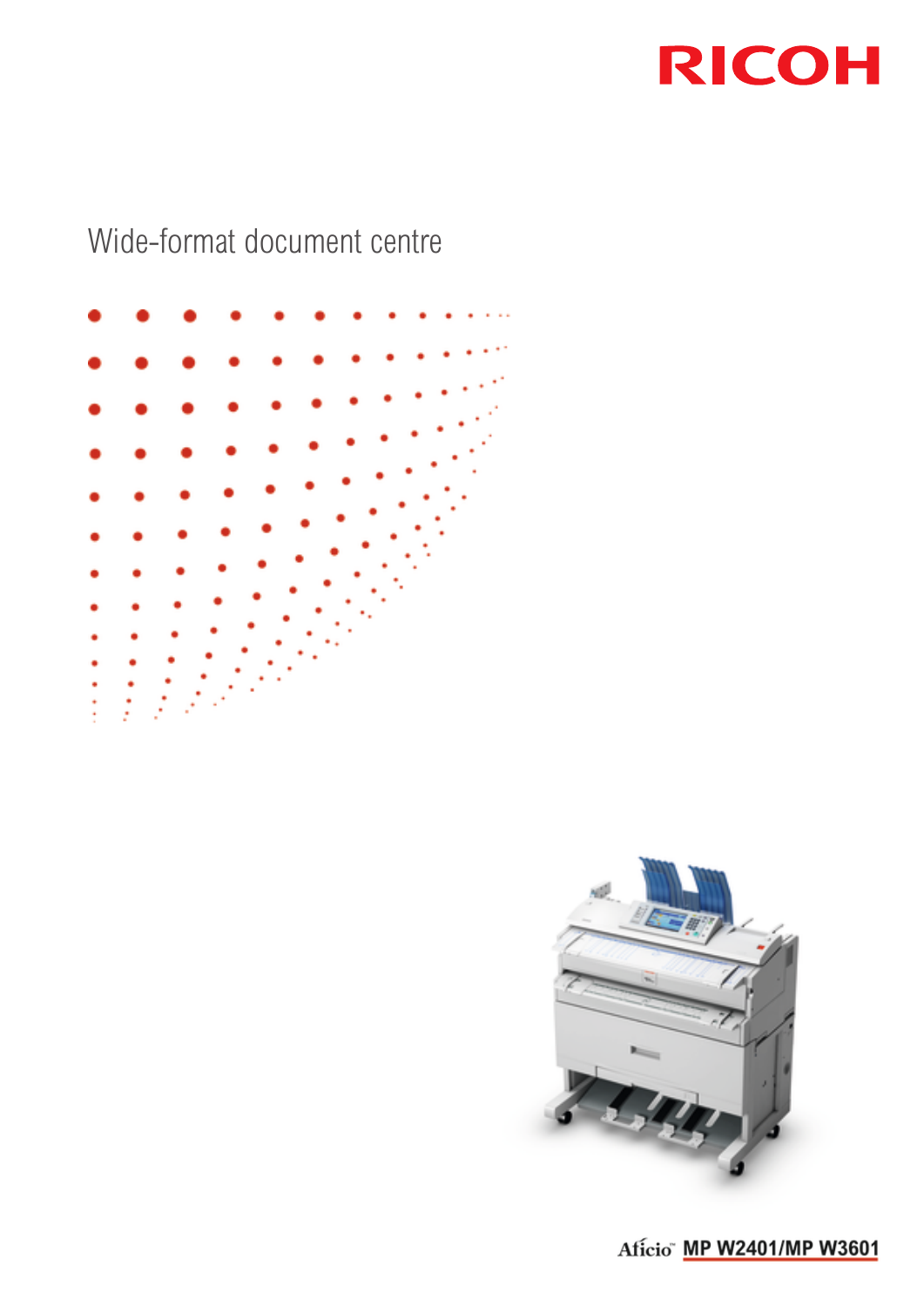# Big performance, small footprint

The MP W2401/MP W3601 provide the dream combination: affordable wide-format document production in a compact footprint. You can securely copy, scan, distribute and archive with one surprisingly compact unit. With their top-of-the-range optional colour scanner and speed of 6.4 A1 pages per minute (MP W3601), these devices offer productivity improvements for the busy office. You can process a variety of paper sizes from A4 up to A0: opt for the two roll configuration or the additional 250-sheet paper cassette (up to A3).

- Extremely compact design.
- Optional colour scanner with variety of standard features.
- Very easy to use large LCD touch-panel.
- Latest security features fully incorporated.
- Superb productivity: 4.4/6.4 ppm (A1) and 2.4/3.4 ppm (A0).

|  |        | ٠ | ×      |   |
|--|--------|---|--------|---|
|  |        |   |        |   |
|  | ×<br>۰ |   |        |   |
|  |        | ١ | ×<br>٠ | ٠ |
|  |        |   |        |   |
|  |        |   |        |   |

## Enhance your wide-format workflow



#### **SINGLE SPACE-SAVING FOOTPRINT**

For such heavyweight performers, the Aficio™MP W2401/MP W3601 take up surprisingly little space with their single footprint. No wonder they are the most compact devices in their class. You certainly won't need a separate print room, which saves valuable office space.



#### **SCAN, DISTRIBUTE, SHARE**

The optional built-in colour scanner is guaranteed to increase your productivity. You can revise largeformat drawings in colour: add comments, scan the drawings and distribute. Scan to email, folder or URL is also possible. The MP W2401/MP W3601 even allow you to preview scanned documents before transmission. Scan your original documents at a high resolution of 600 dpi and save them on a USB memory device or SD memory card.



#### **EASY TO OPERATE**

If you use other Ricoh devices you will immediately feel at home. The 8.5-inch LCD colour touch-panel allows you to access all the device's great functions. Its status is clearly visible and a login/logout hard key enables rapid user authentication. Documents can be previewed in full-colour thumbnails. A simplified display with fewer keys and a larger font allows visually impaired users to operate the devices confidently. And to make the devices even more user-friendly, they support 18 languages.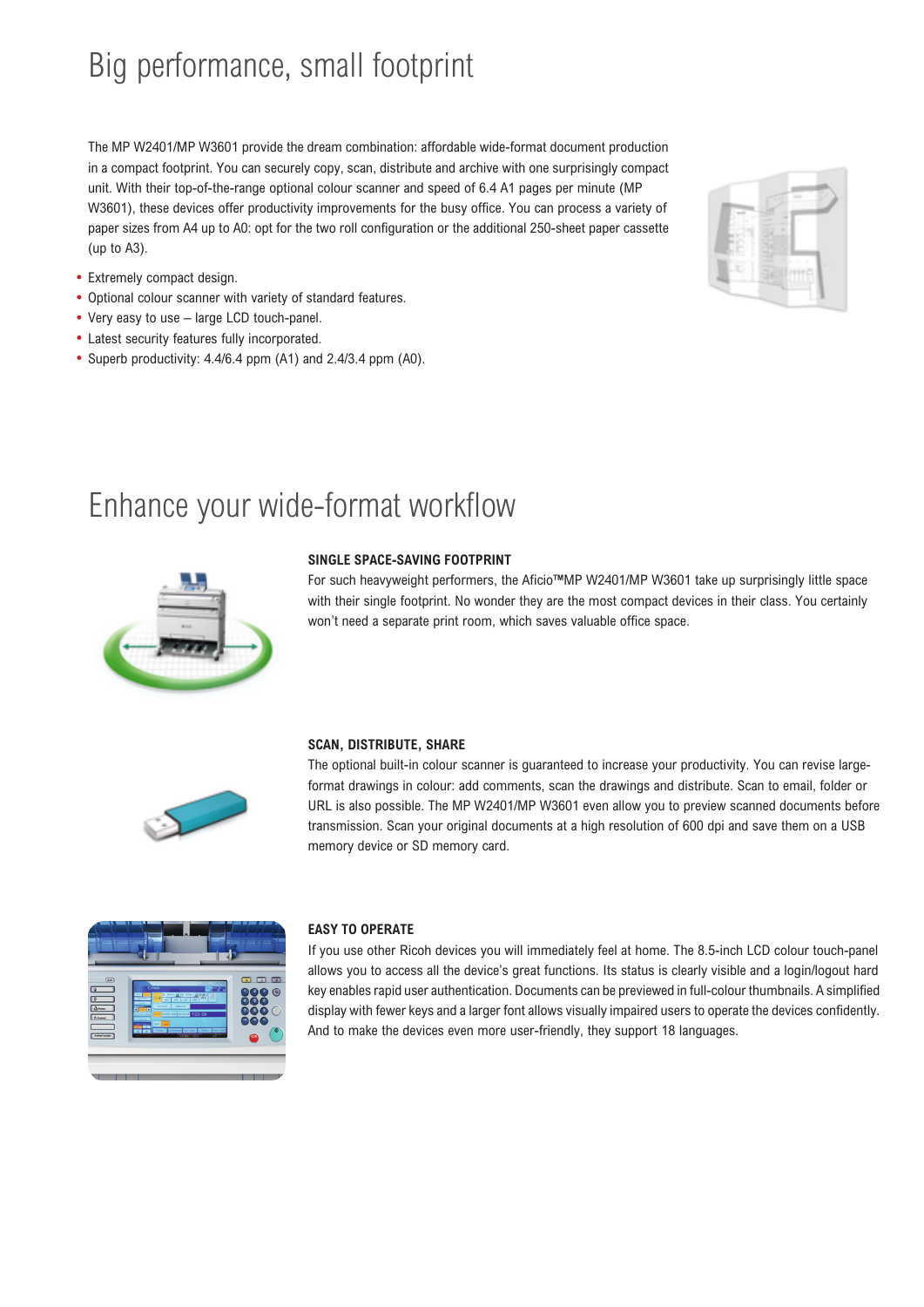### Aficio" MP W2401/MP W3601





#### **HIGHLY SECURE**

Both devices incorporate the latest level of security features to meet customer requirements in this area. They support security standards IEEE 802.11 WEP and WPA/WPA2 (IEEE 802.11i). WPA/WPA2 is an interoperable Wi-Fi security specification introduced by Wi-Fi Alliance. It provides a high level of assurance to enterprises and small businesses. Your data remains fully protected; only authorized users are able to access your networks.

#### **MAXIMUM UPTIME**

With the aid of clear, step-by-step animated guidance the touch-panel guides you smoothly through toner replacement procedures or any irregularities such as a paper jam. The paper jam clearance mechanism itself is refreshingly simple. Side guides enable easy lower tray stacking.





#### **ENVIRONMENTALLY FRIENDLY**

At Ricoh we help you lower the environmental impact in your office as well as lowering your cost. The Aficio™MP W2401/MP W3601 have eco-friendly and money-saving features such as a short warm-up time (less than 120 seconds), increased toner yield and low power consumption. They also comply with the RoHS directive. In addition, Ricoh products are Energy star compliant. This means less C02 is produced in providing the energy needed to run Ricoh devices.